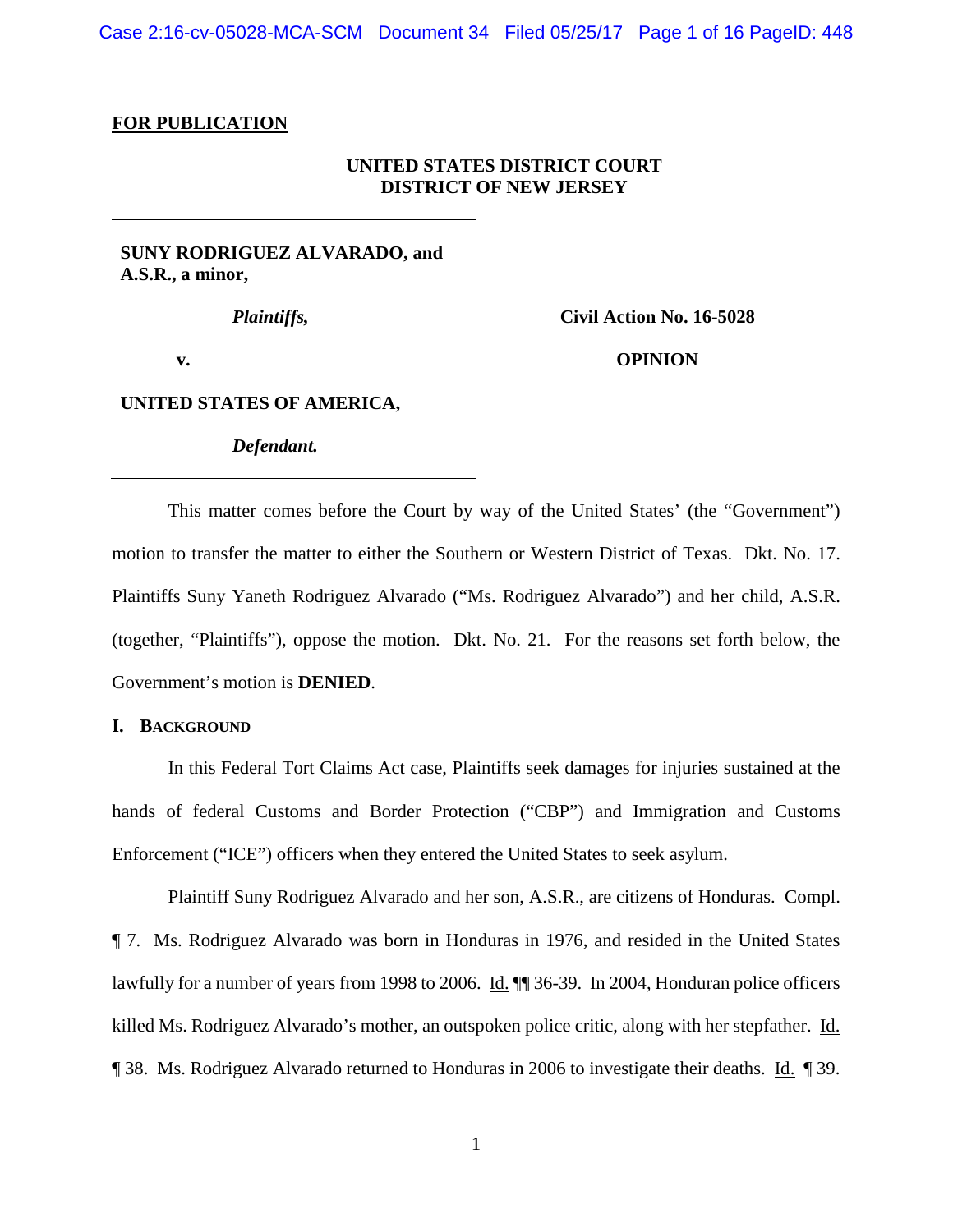She was met with intimidation, harassment, and extortion by the Honduras police, which culminated in a physical attack outside her home in September 2014. Id. ¶¶ 41-42.

In November 2014, Ms. Rodriguez Alvarado, A.S.R., and A.S.R.'s father, Jose Rafael Sanchez Villatoro ("Mr. Sanchez") fled Honduras for the United States. Id. ¶ 45. While en route, Mexican authorities arrested them and returned them to Honduras. Id. Ms. Rodriguez Alvarado, Mr. Sanchez, and A.S.R. made a second attempt to flee Honduras, arriving in Texas after crossing the U.S.-Mexico border on January 16, 2015. Id. ¶ 46. CBP apprehended the Rodriguez Alvarado-Sanchez family, and detained them at the South Texas Family Residential Center in Dilley, Texas ("Dilley") from January 19, 2015 until May 14, 2015. Id. ¶¶ 83-84.

Plaintiffs allege that they were mistreated by CBP and ICE officers through the duration of their time in custody in violation of federal regulations. Specifically, they allege that Government officials: (1) placed Plaintiffs in inhumane, cold, and crowded conditions in violation of CBP's own minimum standards for operation, id. ¶¶ 59-64; (2) attempted to coerce Plaintiffs to agree to removal by making constant threats of deportation, id.  $\P$  70, 74, 87-90; (3) attempted to place A.S.R. in a shelter for unaccompanied minors, id.  $\P$  113-27; (4) regularly disrupted Plaintiffs' sleep by keeping the lights on, id. ¶¶ 128-32; (5) refused to share information about Mr. Sanchez with Plaintiffs, id.  $\P$  140-43; and (6) inhibited Ms. Rodriguez Alvarado's access to counsel, id. ¶¶ 144-48.

Ms. Rodriguez Alvarado sought withholding of removal, which was granted on May 14, 2015, by Immigration Judge Lourdes Rodriguez De Jongh. Id. ¶ 155. Plaintiffs were released from Dilley that day, and joined their relatives in New Jersey. Id. ¶ 156. On October 1, 2015, Mr. Sanchez was granted protection from removal under the Convention Against Torture in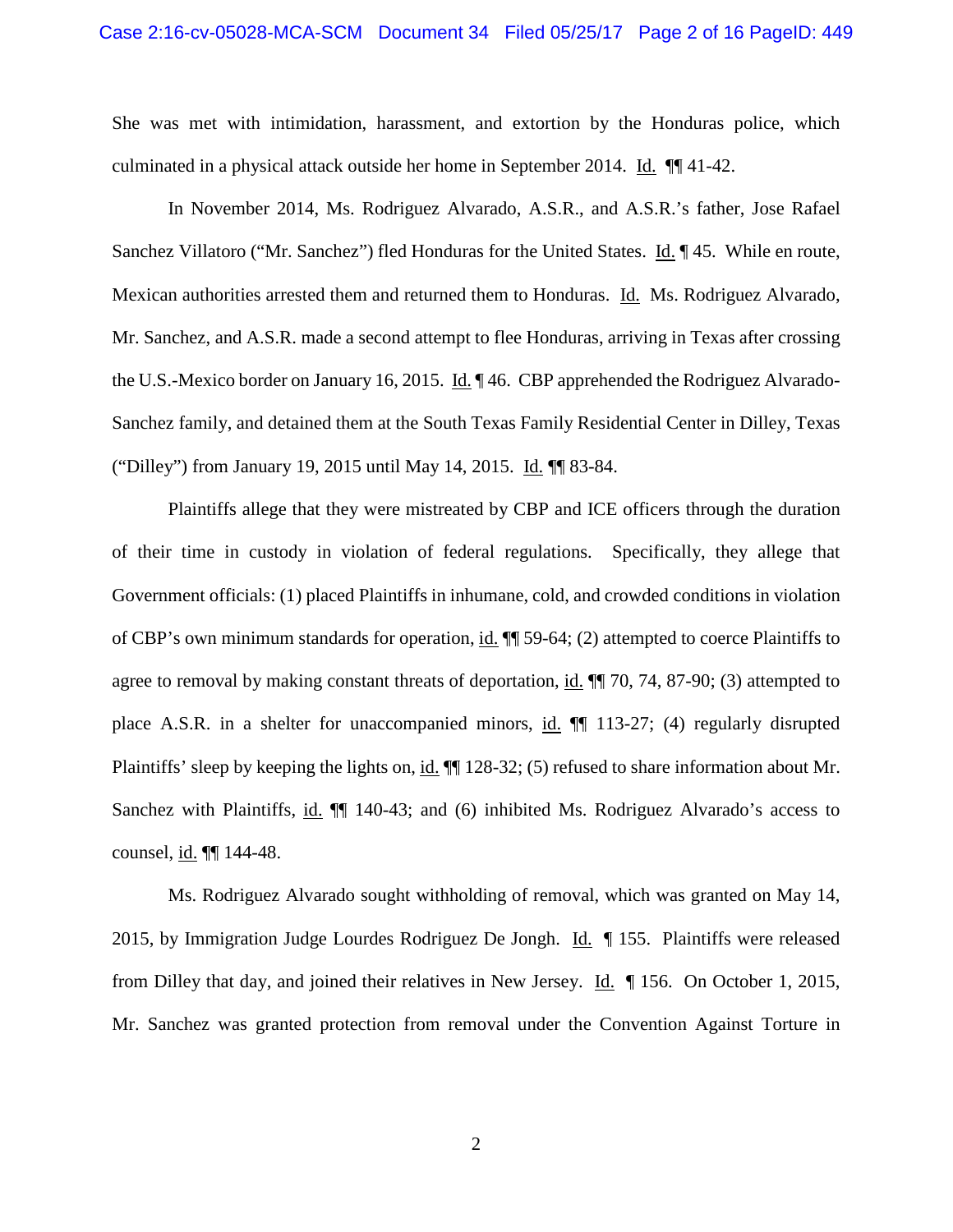Pearsall Immigration Court. Id. ¶ 158. Three months after that, on January 19, 2016, A.S.R. was granted asylum in Newark Immigration Court by Immigration Judge Leo Fink. Id. ¶ 159.

Plaintiffs filed administrative claims pursuant to the FTCA for their alleged mistreatment at the hands of CBP and ICE officers acting under the supervision of the Department of Homeland Security ("DHS"). Id. ¶ 162. DHS denied the claims on February 25, 2016. Id. ¶ 163. Plaintiffs subsequently initiated the instant action on August 17, 2016. Plaintiffs assert the following five causes of action pursuant to the FTCA: (1) abuse of process; (2) false imprisonment; (3) intentional infliction of emotional distress; (4) negligent supervision; and (5) negligence. Id. ¶¶ 165-210. Defendants now seek dismissal for improper venue, or—in the alternative—transfer of venue.

# **II. Discussion**

l

## **A. Whether Venue is Proper in New Jersey**

The Government first contends that venue is improperly laid in New Jersey as to Plaintiff Ms. Rodriguez Alvarado because, as an alien, she cannot establish residency in the forum.<sup>[1](#page-2-0)</sup> The Court disagrees.

## 1. Residence

In a Rule  $12(b)(3)$  motion, the moving party bears the burden of proving that venue is improper. See Myers v. Am. Dental Ass'n, 695 F.2d 716, 724-25 (3d Cir. 1982). FTCA actions against the United States "may be prosecuted only in the judicial district where the plaintiff *resides* or wherein the act or omission complained of occurred." 28 U.S.C. § 1402(b) (emphasis added).

<span id="page-2-0"></span><sup>&</sup>lt;sup>1</sup> While arguing that A.S.R. does not yet have LPR status, and is therefore not a resident under the venue statute, the Government does not challenge venue on this basis because having been granted asylum, A.S.R. "will become eligible to apply for LPR status in January 2017." Def.'s Br. at 4 n.1. The Government maintains that because Ms. Rodriguez Alvarado's case is not properly venued in this district, the entire case should be transferred to Texas pursuant to 28 U.S.C. § 1404. Id.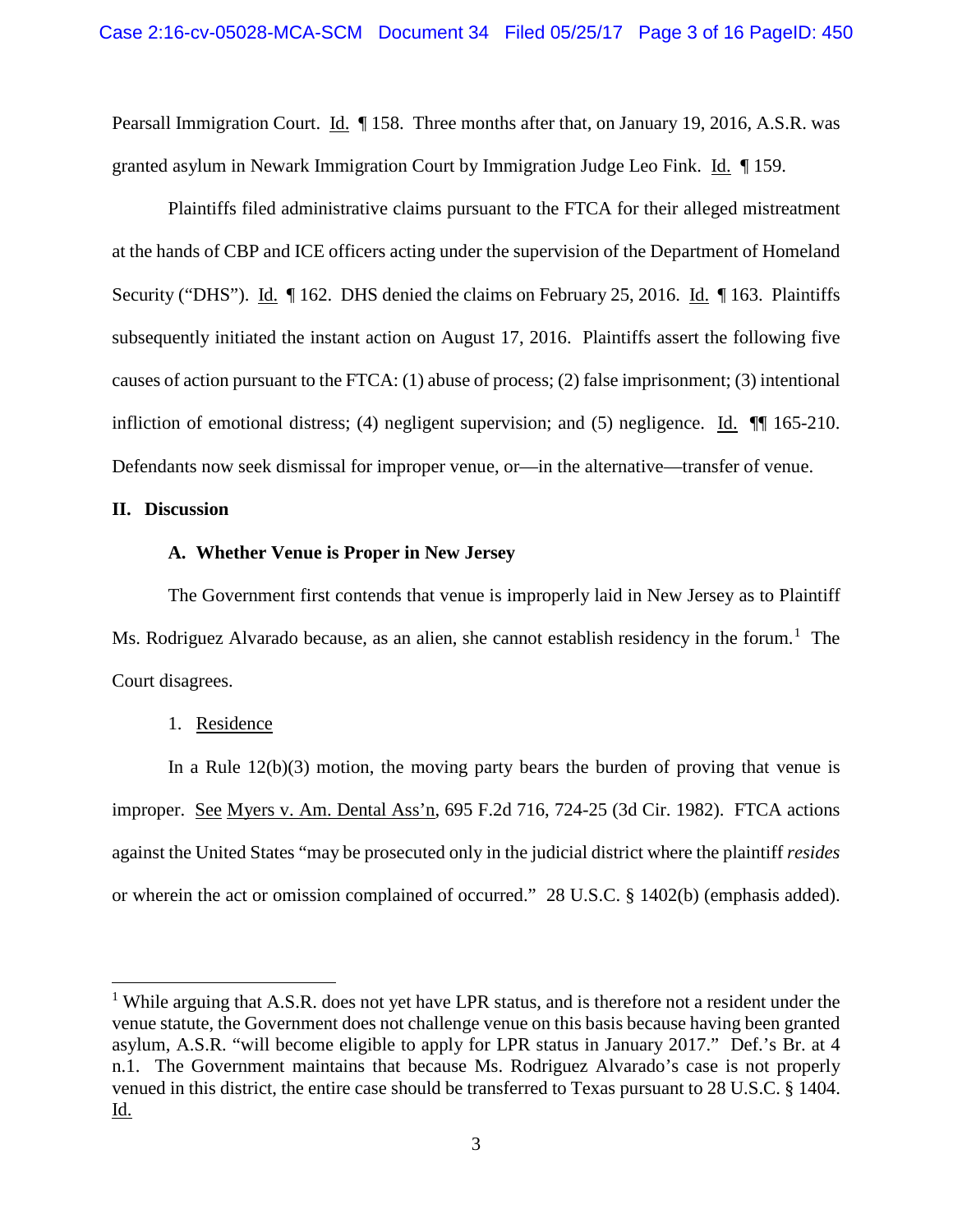The parties dispute the meaning of "resides." As Section 1402 does not define residence, the Court looks to the general venue statute, 28 U.S.C. § 1391, which does. Section 1391's provision on residency states that for venue purposes, "a natural person, including an alien lawfully admitted for permanent residence in the United States, shall be deemed to reside in the judicial district in which that person is domiciled." [2](#page-3-0)8 U.S.C. § 1391(c)(1).<sup>2</sup>

Plaintiffs contend that the plain reading of this provision allows any non-citizen to establish venue in a forum where he or she is domiciled. Pls.' Opp'n at 5-6. Defendants contend that Section 1391(c)(1) should be narrowly read only to permit non-citizens who are Legal Permanent Residents ("LPR") to establish residency where he or she is domiciled. The Court agrees with Plaintiffs.

The plain text of 1391(c)(1) authorizes *all* non-citizens—regardless of LPR status—to establish residency where they are domiciled. The clause provides "*a natural person* . . . shall be deemed to reside in the judicial district in which that person is domiciled." The ordinary meaning of "natural person" is an individual. See FCC v. AT&T Inc., 562 U.S. 397, 403 (2011) ("When a statute does not define a term, we typically give the phrase its ordinary meaning.") (citations omitted); Mohamad v. Palestinian Authority, 566 U.S. 449, 454 (2012) (recognizing that "this Court routinely uses 'individual' to denote a natural person"). The statute here does not limit the term "natural persons" in any way, and thus includes *all* natural persons. "When Congress intend[s] to exclude . . . it [says] so." Flores v. United States, 108 F. Supp. 3d 126, 130 (E.D.N.Y.

 $\overline{\phantom{a}}$ 

<span id="page-3-0"></span> $2$  As both Section 1391 and Section 1402 contain the phrase "where plaintiff resides," and are part of the same Title, they must be read consistently. See Estate of Cowart v. Nicklos Drilling Co., 505 U.S. 469, 479 (1992) (applying the "basic canon of statutory construction that identical terms within an Act bear the same meaning.").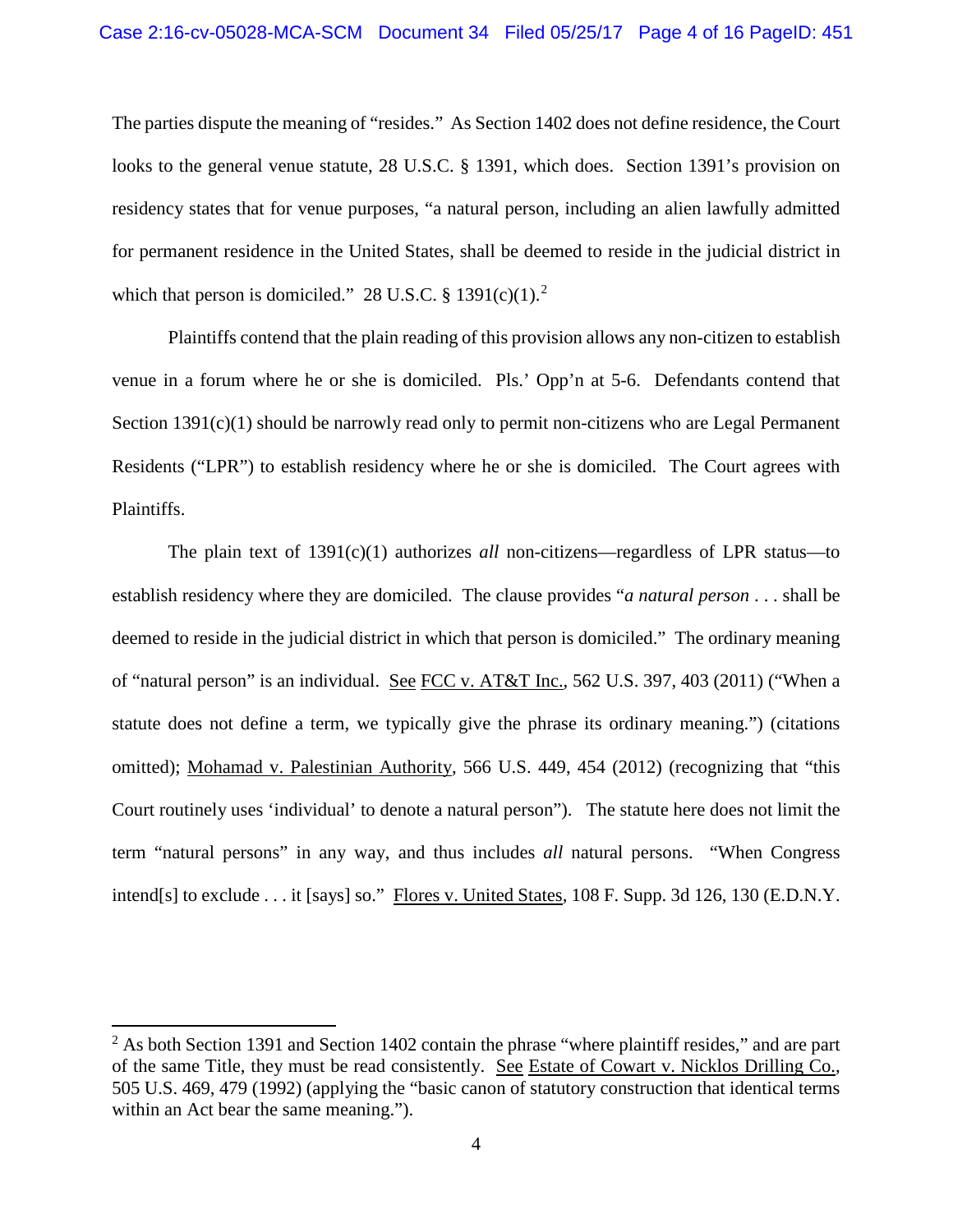2015) (holding that the plain meaning of Section 1391(c)(1) indicates that "[a]lienage is not a reason stated in the statute as a basis for finding persons outside its reach").

The Government argues that the clause "including an alien lawfully admitted for permanent residence in the United States," limits the scope of Section 1391(c)(1) to LPRs alone. The Government contends that this clause would be superfluous had Congress meant the term "natural persons" to include all individuals regardless of LPR status. But a more plausible reading—the one that is plain on its face—is that LPRs are merely an illustrative example of "natural persons." "[T]he term 'including is not one of all-embracing definition, but connotes simply an illustrative application of the general principle." Federal Land Bank of St. Paul v. Bismarck Lumber Co., 314 U.S. 95, 100 (1941) (citing Phelps Dodge Corp. v. Nat'l Labor Relations Bd., 313 U.S. 177, 189 (1941)). Here, the general principle is that "natural persons" can establish residency where they are domiciled, and individuals with LPR status are merely an illustrative example of natural persons.

Where a statute is unambiguous on its face, no further inquiry is necessary. Nwozuzu v. Holder, 726 F.3d 323, 327 (2d Cir. 2013). But even if Section 1391(c)(1) was ambiguous, Plaintiffs' reading of the text is supported by its legislative history. Congress adopted the Federal Courts Jurisdiction and Venue Clarification Act of 2011 (the "Act") to resolve a circuit split over whether "residence" has the same meaning as "domicile" as used in Section 1391. H.R. Rep. 112- 10, at 20-21 (Feb. 11, 2011) (citing 15 WRIGHT & MILLER, Federal Practice and Procedure: Jurisdiction and Related Matters at 33–37 (2d. ed. 1986)). Before 2011, a minority of circuits permitted individuals to establish residence in multiple locations, while others limited residence to where an individual is domiciled. Id. Under either rule, individuals who were not domiciled in the United States were unable to mount a venue defense in actions brought against them. As such,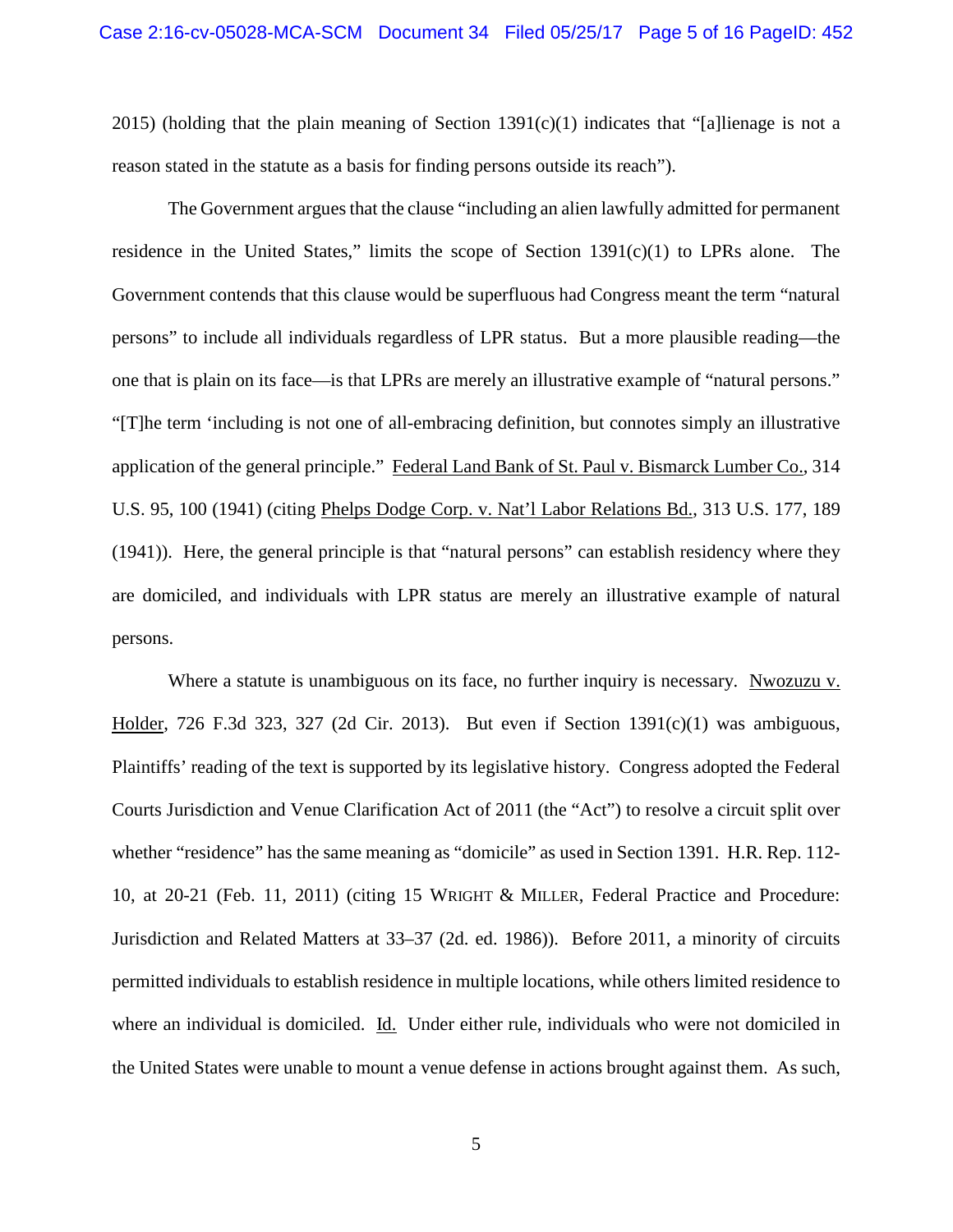all non-citizens were considered non-domiciliaries, and so were unable to establish venue under 1391. See Arevelo-Franco v. I.N.S., 889 F.2d 589, 590 (5th Cir. 1990) (noting "federal courts have interpreted [Section 1391] to deny venue to aliens, holding that for purposes of venue, aliens are not residents of any district despite where they live"); Williams v. United States, 704 F.2d 1222, 1225 (11th Cir. 1983) ("An alien, for purposes of establishing venue, is presumed by law not to reside in any judicial district of the United States . . . ."); Blacher v. Ridge, 436 F. Supp. 2d 602, 608 (S.D.N.Y. 2006) ("Although [plaintiff] resides in this District, she is an alien and has no residence for venue purposes.").

The Act clarified the venue statute by explicitly adopting the majority rule in its new provisions on residency. The House Judiciary Committee Report (the "Report") states, " $1391(c)(1)$  would provide that, for venue purposes, a natural person would be deemed to reside in the judicial district in which that person is domiciled, thereby resolving the division of authority regarding the residence of parties by adopting the majority rule." Id. at 21. While Congress acknowledged that the modification would "permit permanent resident aliens domiciled in the United States to raise a venue defense," Id. at 23, it does not distinguish between the application of the statute to LPRs and to non-citizens without LPR status. Id. Notably, the only mention of non-LPR aliens in the Report suggests that Congress was aware that non-LPRs could establish domicile in the United States. In a footnote, the Judiciary Committee acknowledges "[a]n alien can obtain a 'lawful domicile' in the United States only if he or she has the ability under the immigration laws to form the intent to remain this country indefinitely.'" Id. at 23 n. 16 (quoting Castellon-Contreras v. I.N.S., 45 F.3d 149 (7th Cir. 1995)). In sum, the legislative history confirms that Congress intended that domicile, regardless of LPR status, governs an individual's ability to establish residence, and therefore venue.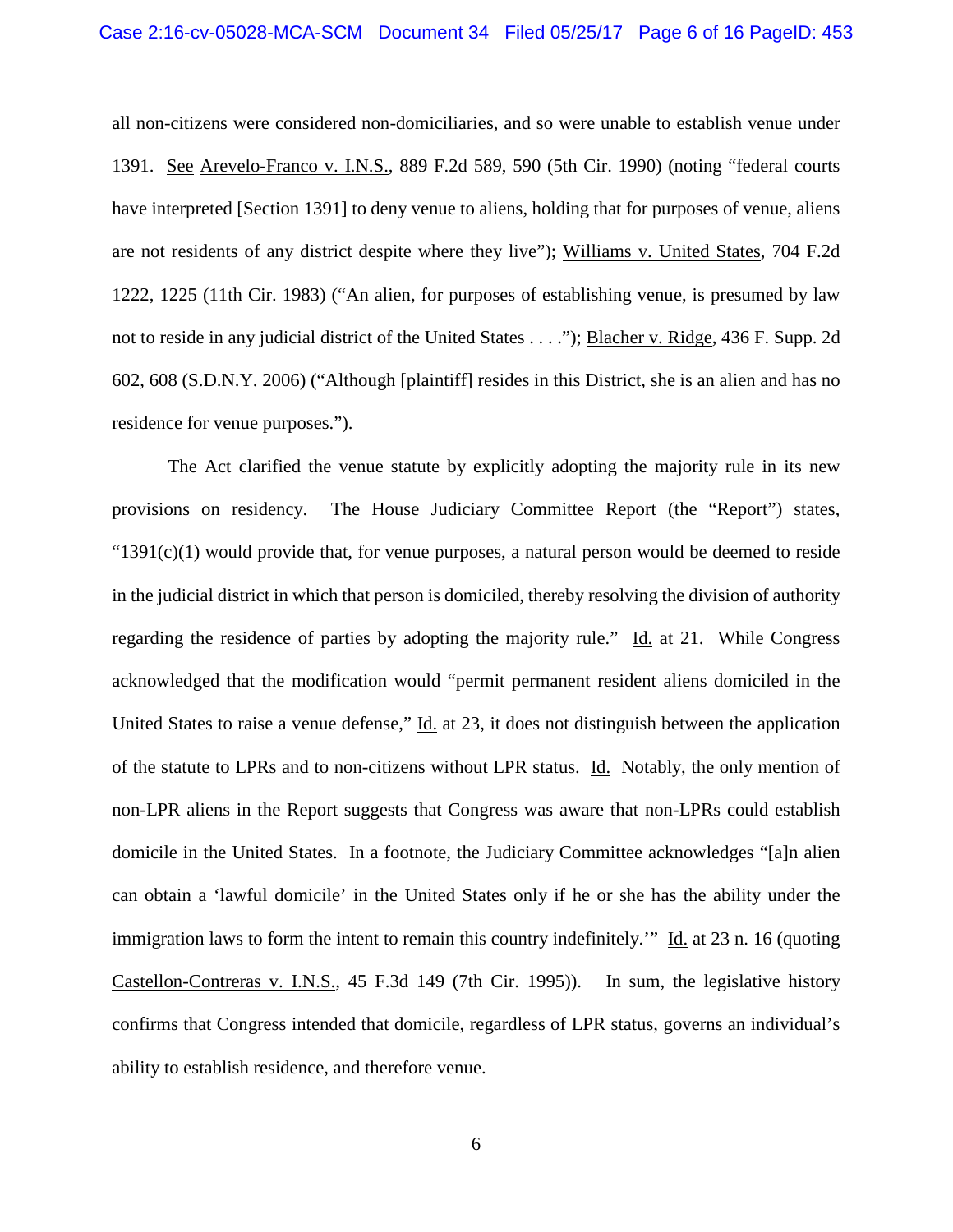# 2. Domicile

l

The Government next disputes whether Plaintiff Ms. Rodriguez Alvarado is properly "domiciled" in New Jersey. The Government argues that Ms. Rodriguez Alvarado is not domiciled in this district because her non-LPR status means that "she cannot show that she has an intent to remain the United States indefinitely." Def.'s Reply at 3. The Court again disagrees.

"An alien can obtain a 'lawful domicile' in the United States only if he or she has the ability under the immigration laws to form the intent to remain in this country indefinitely." H.R. Rep. 112–10, at 33 n.16 (citing Castello-Contreras v. I.N.S., 45 F.3d 149 (7th Cir. 1995)). Ms. Rodriguez Alvarado became lawfully present in the United States when she was granted a withholding of removal.  $8 \text{ U.S.C.} \$  $8 \text{ 1182(a)(9)(B)}$ ; see also USCIS Adjudicator's Field Manual §  $40.9(b)(3)(K)$  ("Accrual of unlawful presence stops on the date that withholding or deferral is granted and continuous through the period of the grant."). Individuals who have received withholding of removal enjoy some privileges of others who are lawfully present. These privileges include the authority to work, 8 C.F.R. § 274a.12(a)(10), and the ability to register for health insurance on the federal marketplace, 45 C.F.R. § 600.5. Ms. Rodriguez Alvarado is "settled in the community of West New York, New Jersey" and "intend[s] to continue living" there with her family. Rodriguez Alvarado Aff.  $\P$  5-7. Although a withholding of removal is a right not be removed to a specific country rather than an unqualified right to remain in the United States, Abdulai v. Ashcroft, 2[3](#page-6-0)9 F.3d 542, 545 (3d Cir. 2001), it does not lapse after a set amount of time.<sup>3</sup>

<span id="page-6-0"></span><sup>&</sup>lt;sup>3</sup> Withholding of removal status may only be terminated if there is a showing of fraud in the alien's application, if there is a "fundamental chance in circumstances relating to the original claim" such that "the alien's life or freedom no longer would be threatened," or if the alien commits any other act that would have been grounds for denying her original application. 8 C.F.R. § 208.24(b)(1)- (2).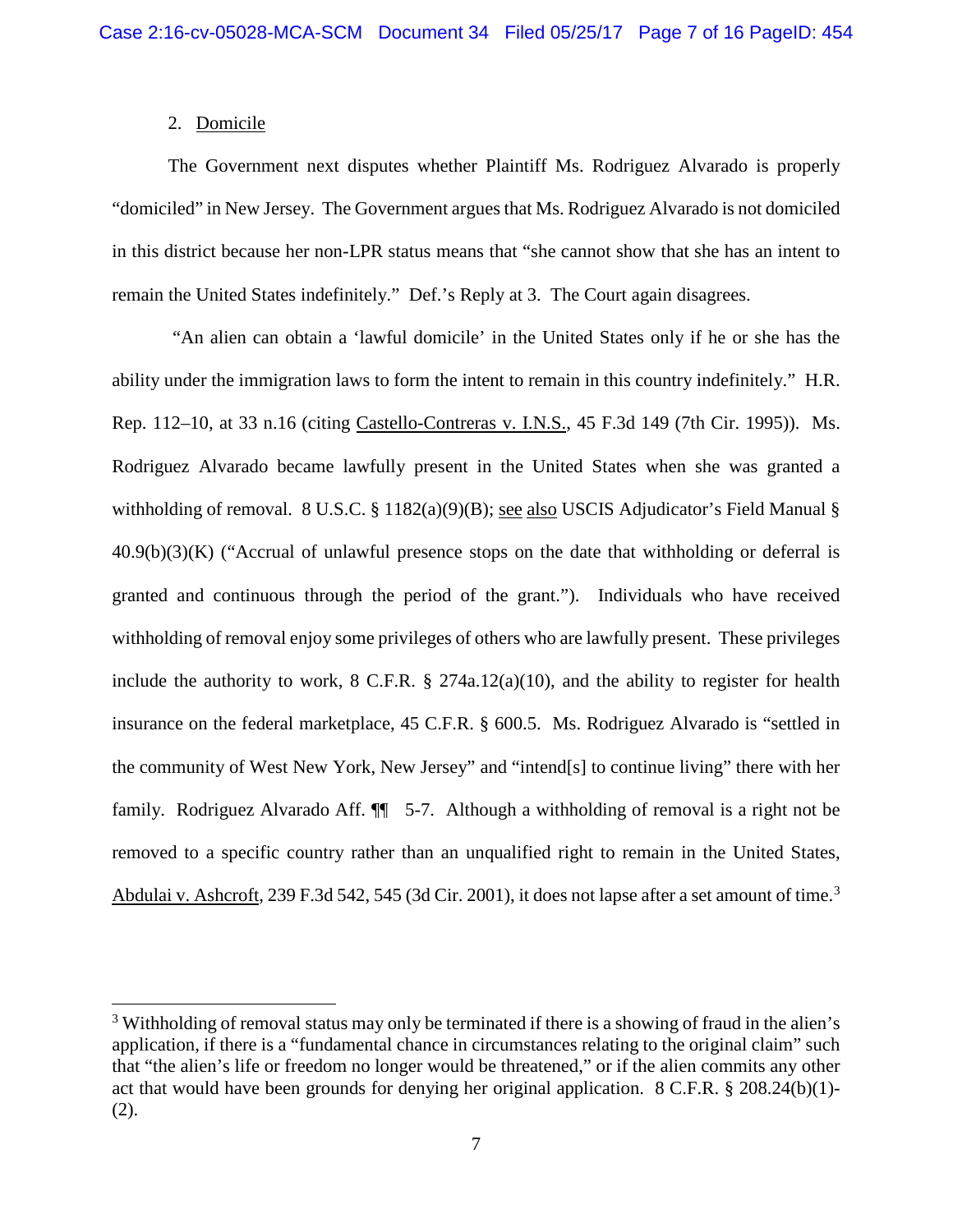Accordingly, Ms. Rodriguez Alvarado is lawfully present in New Jersey, and has exhibited an intent to stay here indefinitely.

Plaintiffs' position is also consistent with the long established principle that physical presence is the hallmark of domicile for venue purposes. See Midwest Transit, Inc. v. Hicks, 79 Fed. Appx. 205, 207 (7th Cir.2003) ("[d]omicile has two elements: (1) physical presence or residence in a state and (2) an intent to remain in the state"); Lew v. Moss, 797 F.3d 747, 750 (9th Cir.1986) (same). Furthermore, the Government's position would render the distinction that courts have made between LPRs and non-LPRs unnecessary. Courts have recognized that non-LPR aliens can establish domicile so long as they show a lawful intent to remain in the United States. See Elkins v. Moreno, 435 U.S. 647, 666 (1978) ("Congress . . . was willing to allow nonrestricted nonimmigrant aliens to adopt the United State as their domicile."); Lok v. I.N.S., 681 F.2d 107, 109 (holding that "the Supreme Court ruled that an alien did not have to be a permanent resident to harbor a lawful intent to remain. Thousands of aliens could become lawful domiciliaries without becoming permanent residents under **Elkins.**"). In other words, non-LPRs may also establish domicile. There would be no need for this distinction if only LPRs can establish domicile.

The Government argues that Ms. Rodriguez Alvarado's immigration status is insufficient because she is legally ineligible to become an LPR. But this position conflates unlawful *status* with unlawful *presence*. The Government does not present any cases suggesting that only those with lawful *status* may establish an intent to remain in the United States indefinitely. The Court is instead persuaded by cases set forth by Plaintiff finding that lawful *presence* is all that is required. For example, in Flores v. United States, a United States District Court held that a citizen of El Salvador with a pending application for asylum is lawfully present in the United States, and was thus able to establish domicile in the Eastern District of New York in an FTCA action. 108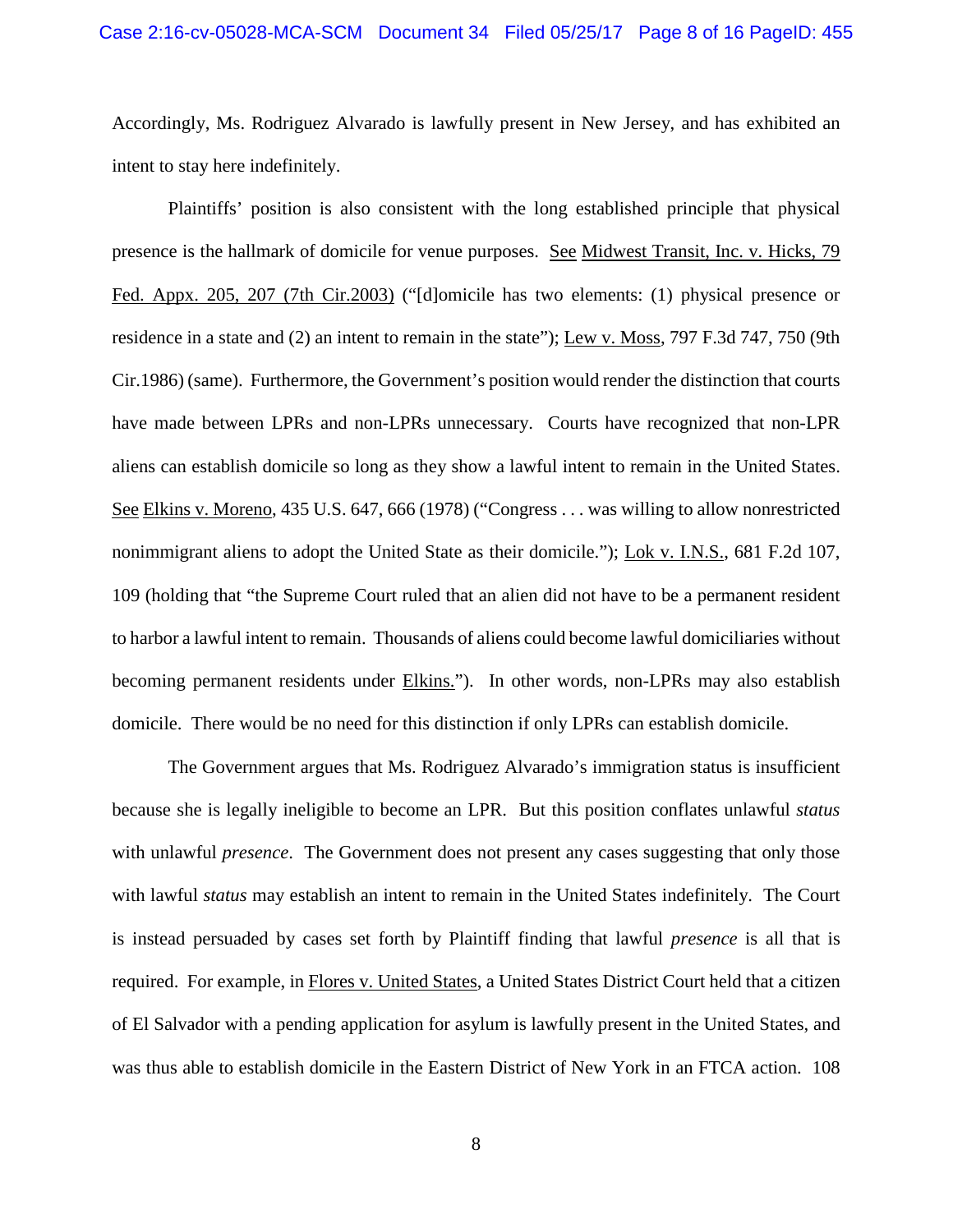F. Supp. 3d at 130. Like Flores, Ms. Rodriguez Alvarado's status is one that is deemed *not* to be unlawfully present. Id. at 129. Ms. Rodriguez Alvarado, like the petitioner in Flores, has also decided to make the forum her permanent residence.<sup>[4](#page-8-0)</sup> Because Ms. Rodriguez Alvarado is domiciled in the District of New Jersey, she may sue in this Court.[5](#page-8-1)

# **B. Whether the Court Should Transfer the Action to the Southern or Eastern District of Texas.**

The Government argues that even if venue is proper in the District of New Jersey as to Ms.

Rodriguez Alvarado's claims, it is in the public interest for the claims to be transferred to Texas.

The Court again disagrees.

 $\overline{\phantom{a}}$ 

Defendants filed the instant motion pursuant to 28 U.S.C. § 1404(a), which applies where the current forum is proper but an alternative forum is arguably more convenient. Section 1404 provides: "For the convenience of parties and witnesses, in the interest of justice, a district court may transfer any civil action to any other district or division where it might have been brought." Courts have "broad discretion in making determinations under Section 1404(a), and convenience

<span id="page-8-0"></span><sup>&</sup>lt;sup>4</sup> The Government relies on two decisions to support its argument that Ms. Rodriguez Alvardo is not domiciled in the District of New Jersey: Aguilar v. United States, No. 15-986 (E.D. Va. Feb. 26, 2016) and Najera v. United States, No. 16-459, 2016 WL 6877069 (E.D. Va. Nov. 22, 2016). In both cases, courts in the Eastern District of Virginia granted the Government's motion for transfer on the basis that the plaintiffs could not establish domicile in Virginia. The Court is not persuaded. The Aguilar court granted the Government's motion to transfer in a brief, on-therecord hearing without providing any analysis. The Najera court held that Section 1391(c) only authorizes LPRs to establish residence where they are domiciled. 2016 WL 6877069, at \*6-7. However, the court's analysis did not consider the plain meaning of Section 1391(c). Id. This Court declines to follow the Najera court's analysis because "[w]here statutory language is unambiguous, the court should not consider statutory purpose or legislative history." In re Philadelphia Newspapers, LLC, 599 F.3d 298, 304 (3d Cir. 2010).

<span id="page-8-1"></span><sup>&</sup>lt;sup>5</sup> Plaintiffs contend that, regardless of whether Ms. Rodriguez Alvarado is deemed to be domiciled in New Jersey, venue is proper in this forum because Co-Plaintiff A.S.R. is domiciled here, and the venue statute "imposes only a minimal residence requirement in multi-plaintiff cases." Pls.' Opp'n at 13. Because the Court finds that Ms. Rodriguez Alvarado may establish domicile in New Jersey, it does not reach the issue of whether proper venue as to one plaintiff satisfies venue as to all plaintiffs in a multi-plaintiff litigation.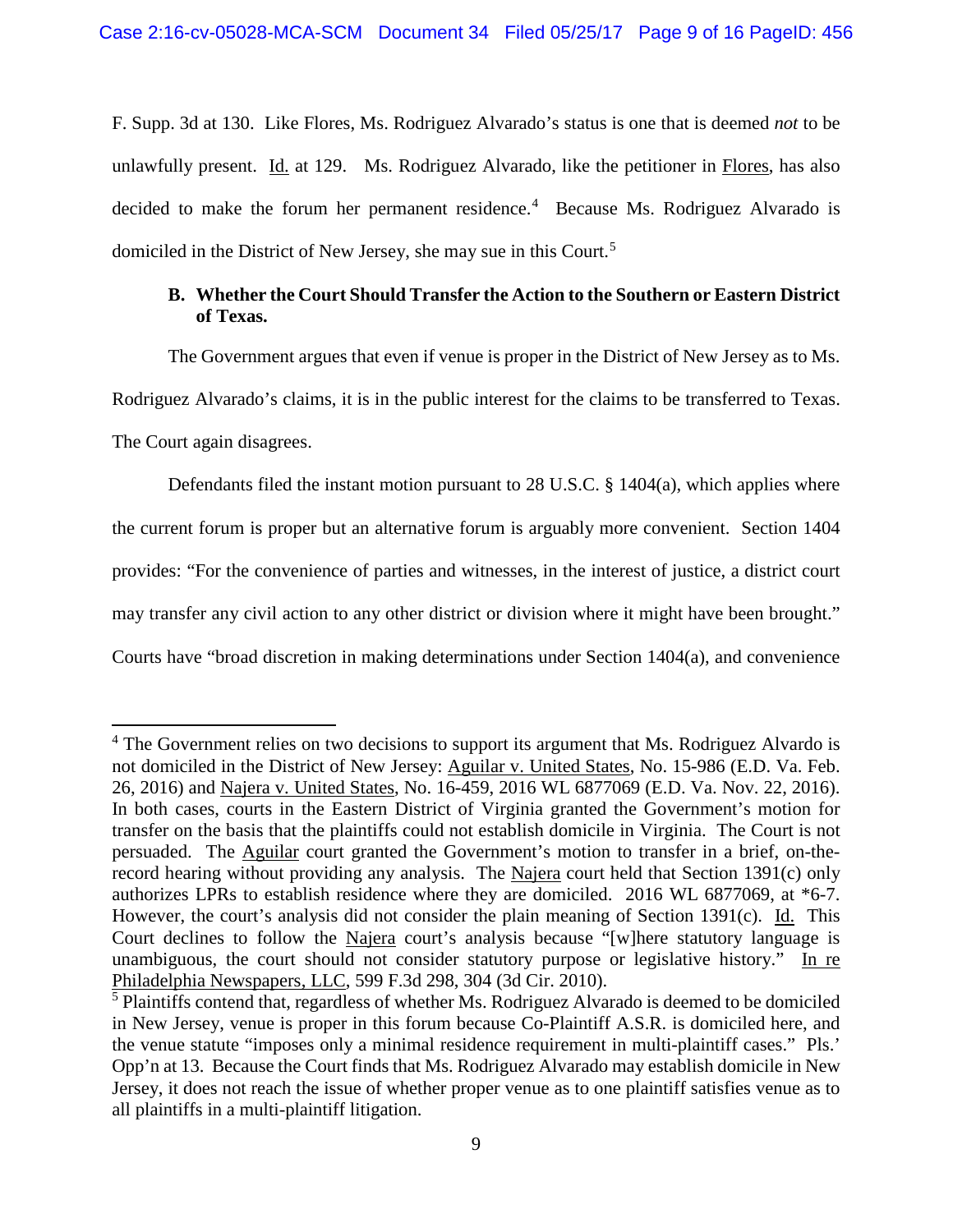and fairness are considered on a case-by-case basis." Linwood Trading Ltd., No. 14-5782, 2015 WL 5098117, at  $*1$  (D.N.J. Aug. 28, 2015). The burden of establishing the need for a venue change lies with the party seeking the transfer. Shutte v. Armco Steel Corp., 431 F.2d 22 (3d Cir. 1970).

As a threshold matter, the Court must determine "whether the transferee district has proper jurisdiction and venue, such that the case could have been brought in the transferee district in the first instance." Telebrands Corp. v. Mopnado, No. 14-7969, 2016 WL 368166, at \*10 (D.N.J. Jan. 12, 2016). Next, courts conduct a balancing test, which takes a number of private and public interest factors into consideration. Jumara v. State Farm Ins. Co., 55 F.3d 873, 879 (3d Cir. 1995). The private interest factors include: (1) plaintiff's choice of forum; (2) defendant's choice of forum; (3) whether the claim arose elsewhere (4) convenience of the parties as indicated by their relative physical and financial condition; (5) availability of compulsory process over unwilling witnesses; and (6) the location of books and records. Id.; Seghers v. Executive Risk Indemnification, Inc., No. 06-628, 2006 WL 2865494, at \*6 (D.N.J. Oct. 5, 2006). The public interest factors include: (1) enforceability of the judgment; (2) practical considerations that could make the trial easy, expeditious, or inexpensive; (3) local interest in deciding local controversies at home; (4) public policies of the fora; and (4) familiarity of the trial judge with the applicable state law. Jumara, 55 F.3d at 879.

Here, the parties do not dispute that either the Western or Southern District of Texas is a viable forum. Accordingly, the Court will discuss the remaining Jumara factor below.

- 1. Private Interest Factors
	- a. Parties' Choice of Forum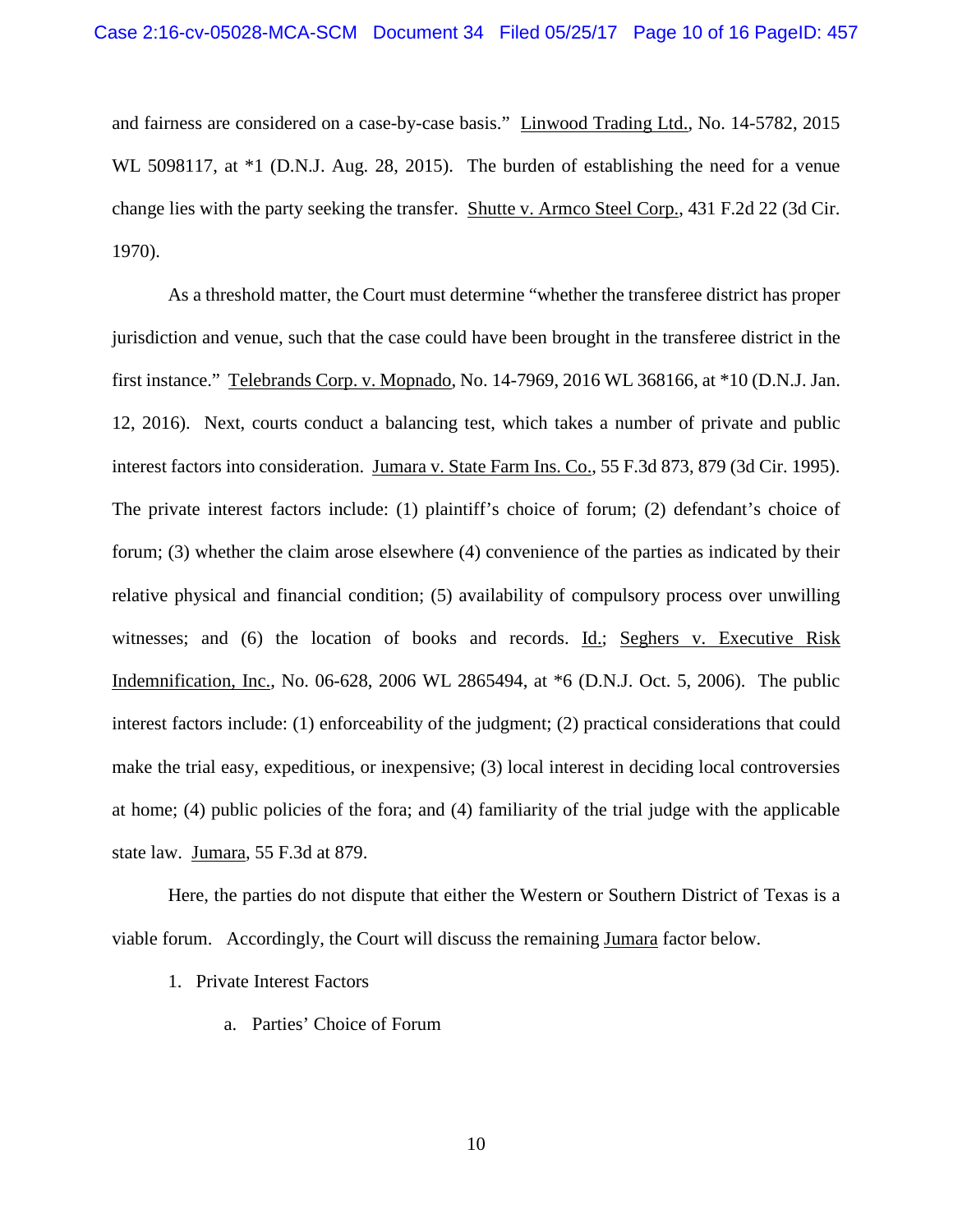"[I]n ruling on defendants' motion the plaintiff's choices of venue should not be lightly disturbed." Jumara, 55 F.3d at 879 (citing 1A Pt. 2 MOORE'S ¶ 0.345[5] at 4360). The Plaintiff's choice is "entitled to greater deference when a plaintiff chooses its home forum." Wm. H. McGee Co., Inc. v. United Arab Shipping Co., 6 F. Supp. 2d 283, 289 (D.N.J. 1997) (internal citations omitted). Here, Plaintiffs chose to commence this action in their home district. Rodriguez Alvarado Aff. ¶¶ 4-7.

The Government favors Texas. As it correctly contends, "when the central dispute in a lawsuit arose from events that occurred almost exclusively in another forum . . . courts give substantially less weight to the plaintiff's forum choice. Janosko v. United of Omaha Life Insurance Company, 16-1137, 2016 WL 4009818, at \*3 (D.N.J. July 25, 2016). Here, the alleged tortious conduct took place while Plaintiffs were in CPB and ICE custody in Texas.

Because there are only limited material connections between the events underlying this action and the District of New Jersey, Plaintiffs' choice of forum is accorded diminished weight, and will be considered in light of the other Jumara factors.

### b. Whether the Claim Arose Elsewhere

Nearly all the facts at issue in this matter arose in Texas. Plaintiffs were apprehended and detained there after entering the United States through a section of the U.S.-Mexican border located in the Southern District of Texas. At the same time, a few facts occurred in New Jersey. For example, A.S.R.'s aunt made efforts from New Jersey to take custody of A.S.R. while he was in Texas. Compl. ¶ 113.

On balance, because the alleged tortious conduct occurred outside New Jersey, this factor favors transfer.

c. Convenience of the Parties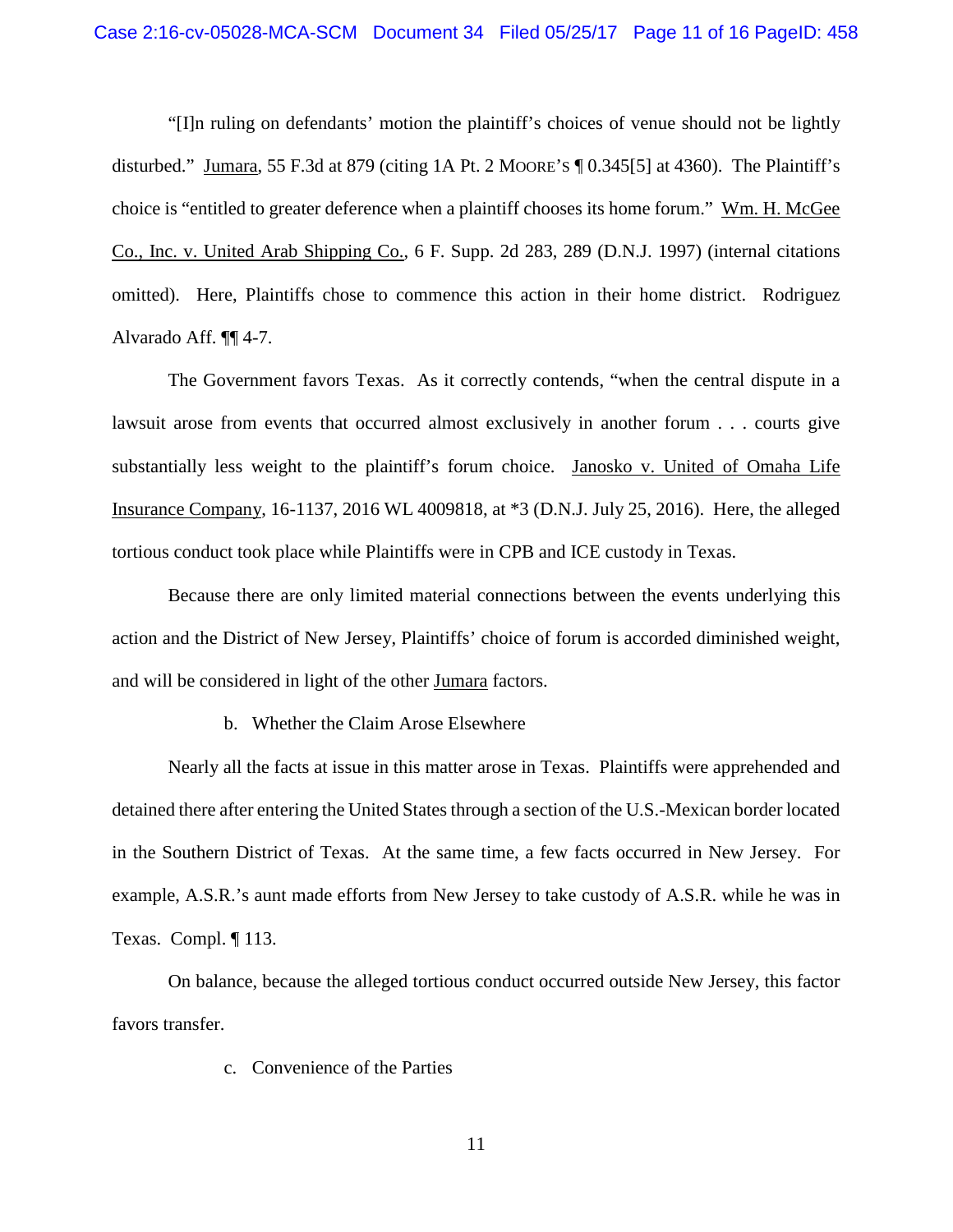A transfer is disfavored where it "merely shifts the burden of litigating in a disfavored forum to the plaintiff." NCR Credit Corp. v. Ye Seekers Horizon, Inc., 17 F. Supp. 2d 317, 322 (D.N.J. 1998). The Government's sole contention that litigation in New Jersey would be inconvenient for it is that requiring its employee witnesses to travel to New Jersey "is burdensome" and "would detract from their public duties." Def.'s Br. at 20. Plaintiffs contend that they would face far greater burdens by litigation in Texas. They explain how transferring this action to a Texas district would cause both financial hardship and medical harm. Pls.' Opp'n at 21-23.

First, a transfer would impose such a financial burden on Plaintiffs that it would indeed shift the burden of the case from the Government to Plaintiffs. A transfer would take Ms. Rodriguez Alvarado away from her job at a clothing warehouse in Secaucus, New Jersey, where she is paid an hourly wage of \$9.50. Rodriguez Alvarado Decl. ¶ 10.

Second, a transfer could cause Plaintiffs to suffer psychological and medical harm. Returning to Texas, the site of the alleged mistreatment would force Plaintiffs to relive their trauma. Id. ¶ 13. Plaintiffs support their contentions with statements from doctors. After evaluating Ms. Rodriguez Alvarado, Dr. Favio Casoy concluded that her return to Texas would cause her to relive her traumatic experiences. Casoy Decl. ¶ 24, Dkt. No. 21-3. Furthermore, a change in venue would exacerbate A.S.R.'s separation anxiety disorder and post-traumatic stress disorder. Posner Decl. ¶ 19, Dkt. No. 21-2.

Lastly, a transfer would also limit Ms. Rodriguez Alvarado's ability to care for other family members in New Jersey. She has two teenaged children besides A.S.R. to care for. Rodriguez Alvarado Decl. ¶ 1. All three are in school. Id. ¶ 9.

Because Plaintiffs reside in New Jersey, and would experience significant hardship if they were to litigate this case in Texas, this factor weighs strongly in favor of the District of New Jersey.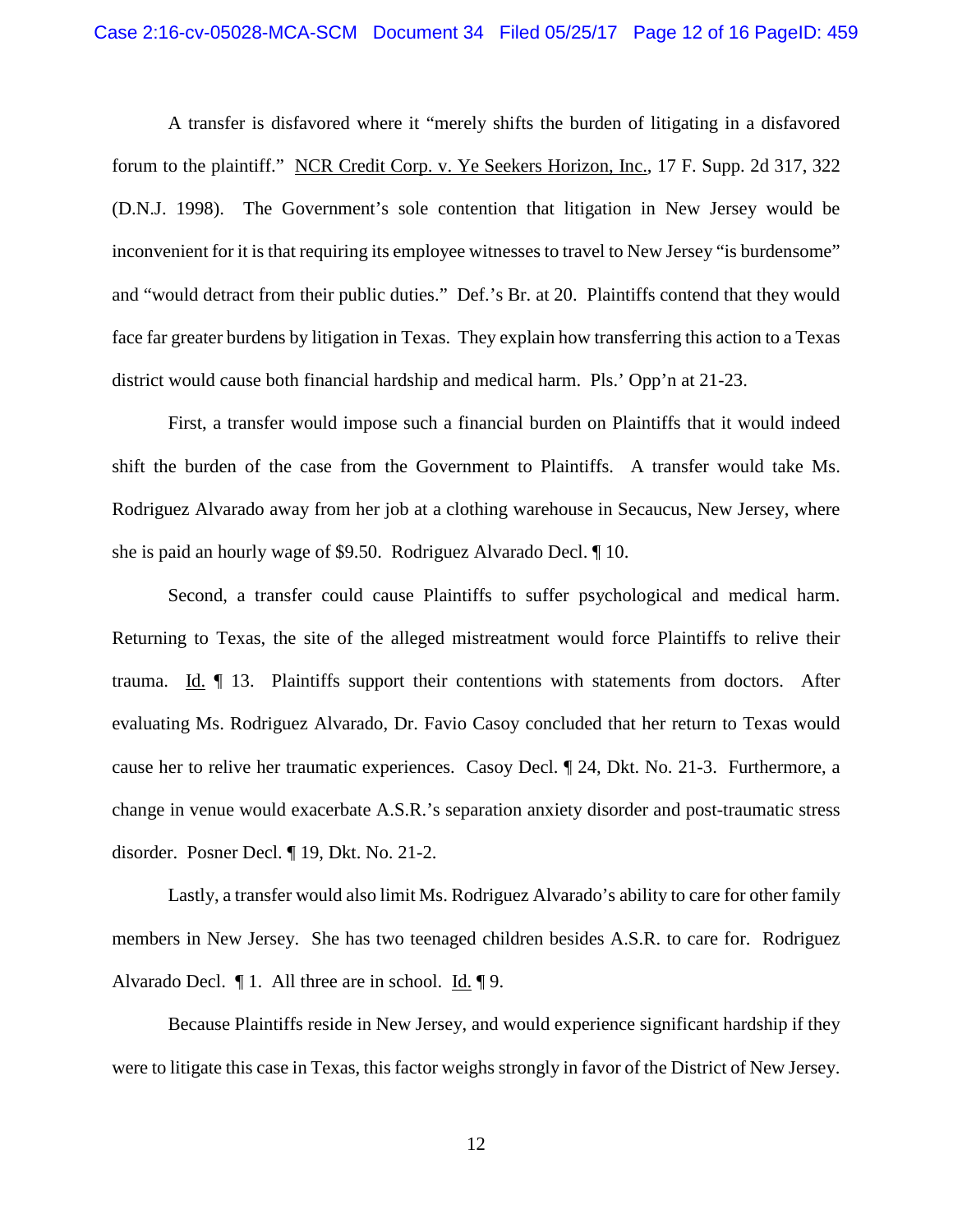### d. Convenience of the Witnesses

The Government contends that all of its witness are based in Texas, and are thus outside the reach of courts in New Jersey. This is not the case. The Government only points to witnesses who are employed by a private government contractor, the Corrections Corporations of America ("CCA"). Although the Complaint alleges wrongdoing by CCA, see Compl. ¶ 84, it also alleges wrongdoing by ICE and CPB officials, id. ¶¶ 74-82, 86-99. As federal employees, these witnesses may be compelled to testify by the Government. Certain Underwriters at Lloyd's London, 14- 4717, 2015 WL 1182764, at \*3 (E.D.N.Y. Mar. 13, 2015). Moreover, to the extent that it is inconvenient for federal employees to travel to New Jersey, the Court may permit them to participate by video deposition.

In contrast, Plaintiffs have identified specific individual witnesses who will be inconvenienced by a transfer to Texas. These witnesses include A.S.R.'s aunt Lourdes Sanchez, a New Jersey resident who will testify about her efforts to secure A.S.R.'s release, and Plaintiffs' expert witness, Dr. Flavio Casoy, a New York resident. See Robinson v. Air Liquid Sys. Corp., No. 11-4078, 2014 WL 3735338, at \*2, n.4 (D.N.J. July 28, 2014) ("The convenience of the witnesses (including expert witnesses) is only relevant to the extent the witness is unavailable in the relevant forums.").

Accordingly, witness convenience does not favor a chance of venue.

e. Location of Books and Records

The Government contends that this factor slightly favors transfer as the custodial facilities of the records needed in this matter are located in Texas. However the location of books and records is not decisive in this matter, as the Government concedes that any documentary evidence related to the matter can be reproduced and transmitted electronically to this Court.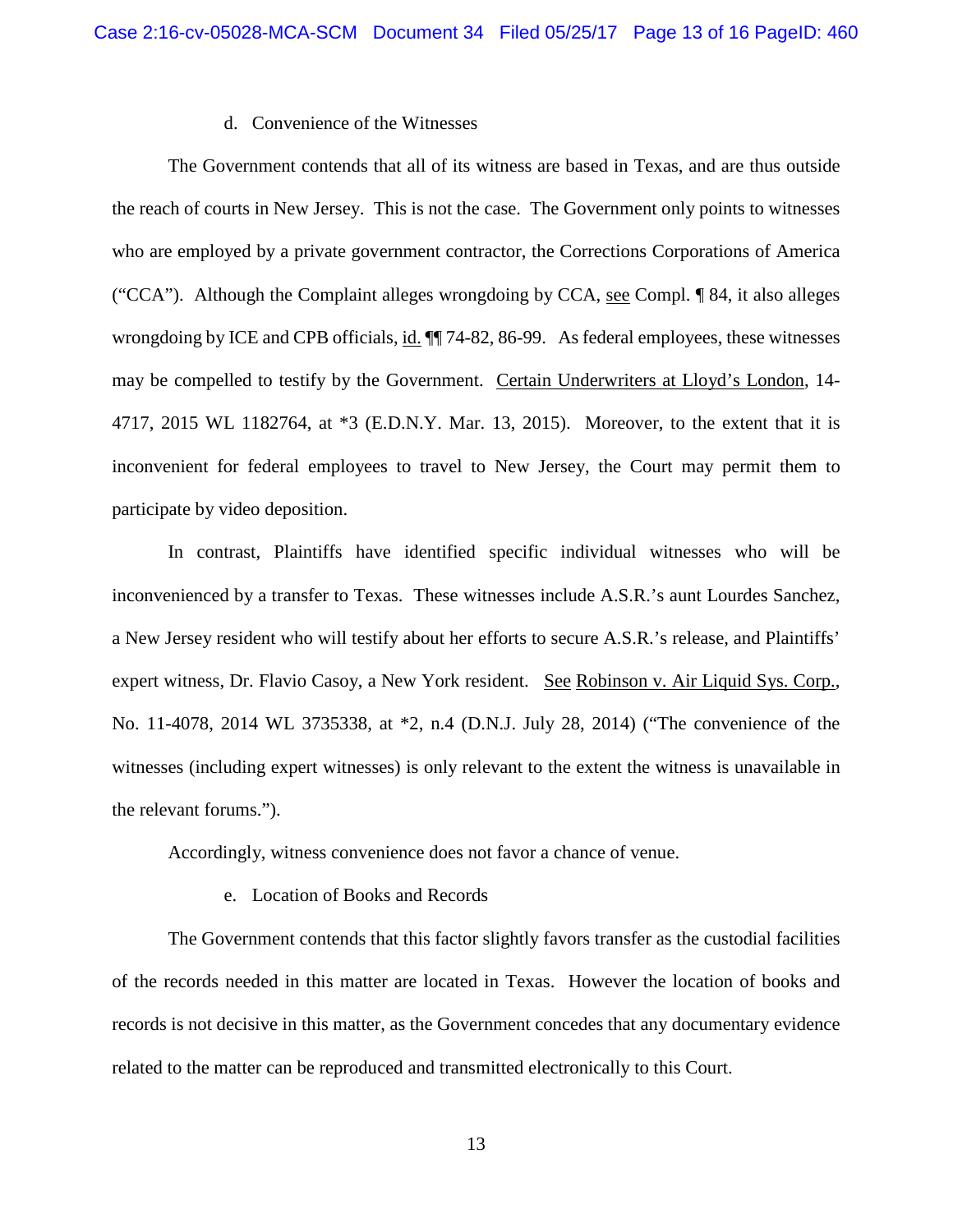## 2. Public Interest Factors

## a. Practical Considerations

The Government contends that practical considerations favor a transfer to Texas because allowing the case to remain in New Jersey would impose a substantial burden on the Government witnesses and affect their ability to perform their duties. This Court has already addressed some of these arguments above. This argument also fails to take into account that litigation of this case affects public employees' time regardless of location.

The Government also argues that the matter warrants transfer under this prong because similar cases are already pending in District Courts in Texas. But the fact finding required to adjudicate FTCA claims against ICE and CPB officers is unique to each case. There is little overlap between the allegations in this matter regarding the mistreatment of Ms. Rodriguez Alvarado and A.S.R. in early 2015 and the mistreatment of plaintiffs in the other cases. See Complaint, Amador v. United States, No. 16-595 (S.D. Tex. Apr. 25, 2016), Dkt. No. 1 (alleging mistreatment while plaintiff was in CBP's Rio Grande Valley Sector in August and September 2013); Complaint, Villafuerte v. United States, No. 16-619 (S.D. Tex. Apr. 27, 2016), Dkt. No. 1 (alleging mistreatment against CBP officers in May 2013). Thus, a transfer would not advance practical considerations.

## b. Local Interests and Public Policies

The Government argues that Texas has a strong interest in "deciding controversies involving its border patrol and detention facilities where . . . the events at issue have occurred." Def.'s Br. at 14. This argument again relies on the fact that the events giving rise to this suit occurred in Texas, which has already been addressed above.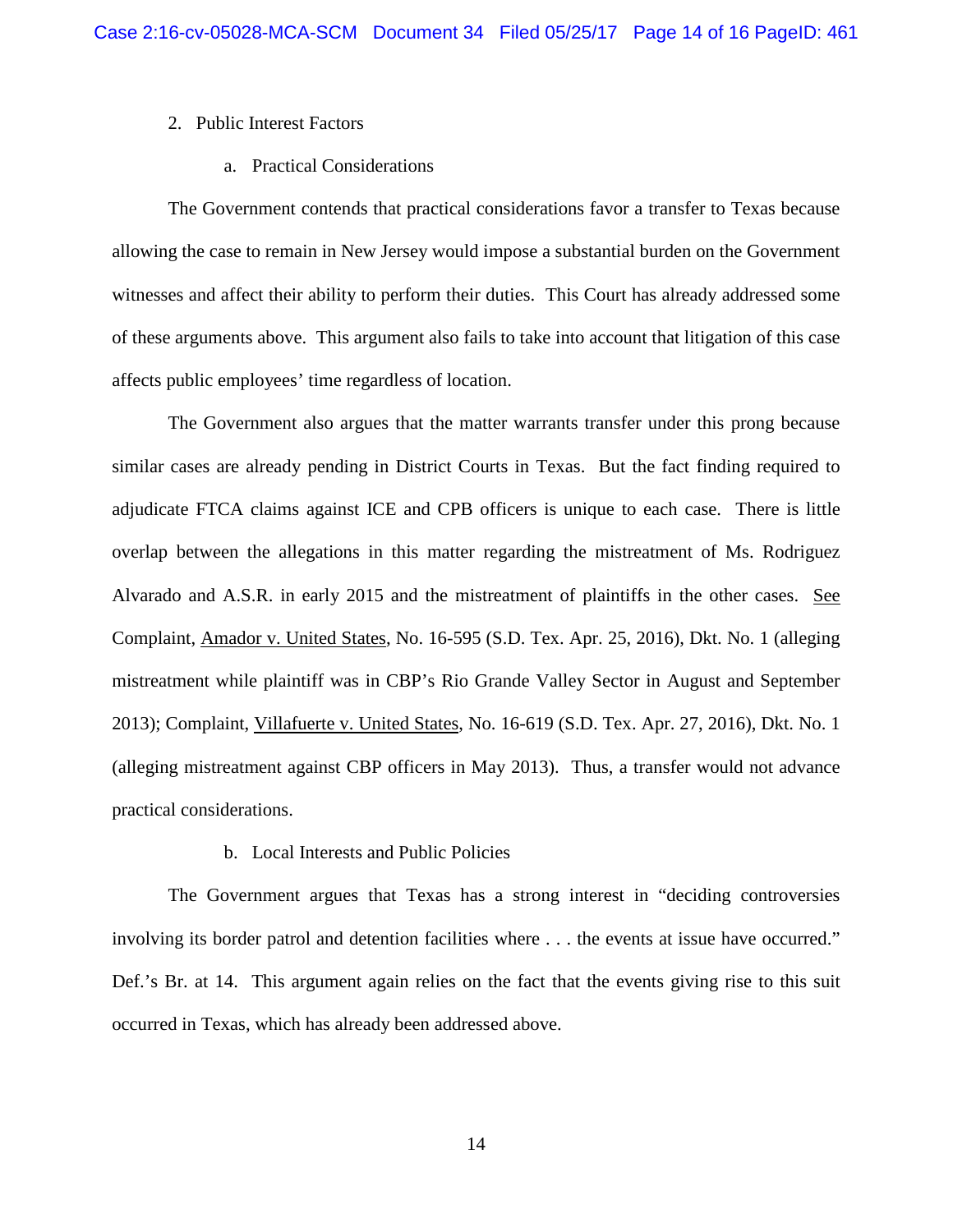Plaintiffs argue that this matter is not of local concern, but instead involves issues of national importance. The Court finds Plaintiffs' arguments to be persuasive. Plaintiffs were held in federal detention centers and allege mistreatment by federal officers in violation of federal policies. Immigration, and the treatment of those who have entered the United States without inspection is a matter of national concern. No Texas laws or policies are implicated by this matter. Courts have found that public interests do not warrant a transfer of venue where issues are national in scope. See Joao Control & Monitoring Systems, LLC v. Ford Motor Co., No. 12-1479, 2013 WL 4496644, at  $*3$  (D. Del. Aug. 21, 2013) (finding that this factor is typically neutral in patent matters involving national corporations). Accordingly, this factor does not favor a transfer.

## c. Courts' Familiarity with Controlling Case Law

Finally, the Government argues that Texas judges are "more likely to have a better knowledge of tort law." Def.'s Br. at 15. But Plaintiffs correctly note that tort law is the only state law involved in this case. Courts have found this factor to be neutral where the only matters of state law involve common law torts or negligence. See Yocham v. Novartis Pharmaceuticals Corp., 565 F. Supp. 2d 554, 560 (D.N.J. 2008) ("Disturbing Plaintiff's choice of forum in order to spare this Court the trouble of interpreting Texas law is simply not called for here."); Flores, 142 F. Supp. 3d at 290 ("Plaintiff's state law tort claims, which sound in common law negligence, are not complex. The court can ascertain Texas law with help from counsel.").

In addition, this matter involves many questions of federal law, including sections of the Immigration and Nationality Act, along with the regulations promulgated under it. Accordingly, this factor does not warrant transfer.

On balance, the Court finds that the Jumara factors related to private interests favor Plaintiffs as their limited means and medical issues would impose an extreme hardship if this case